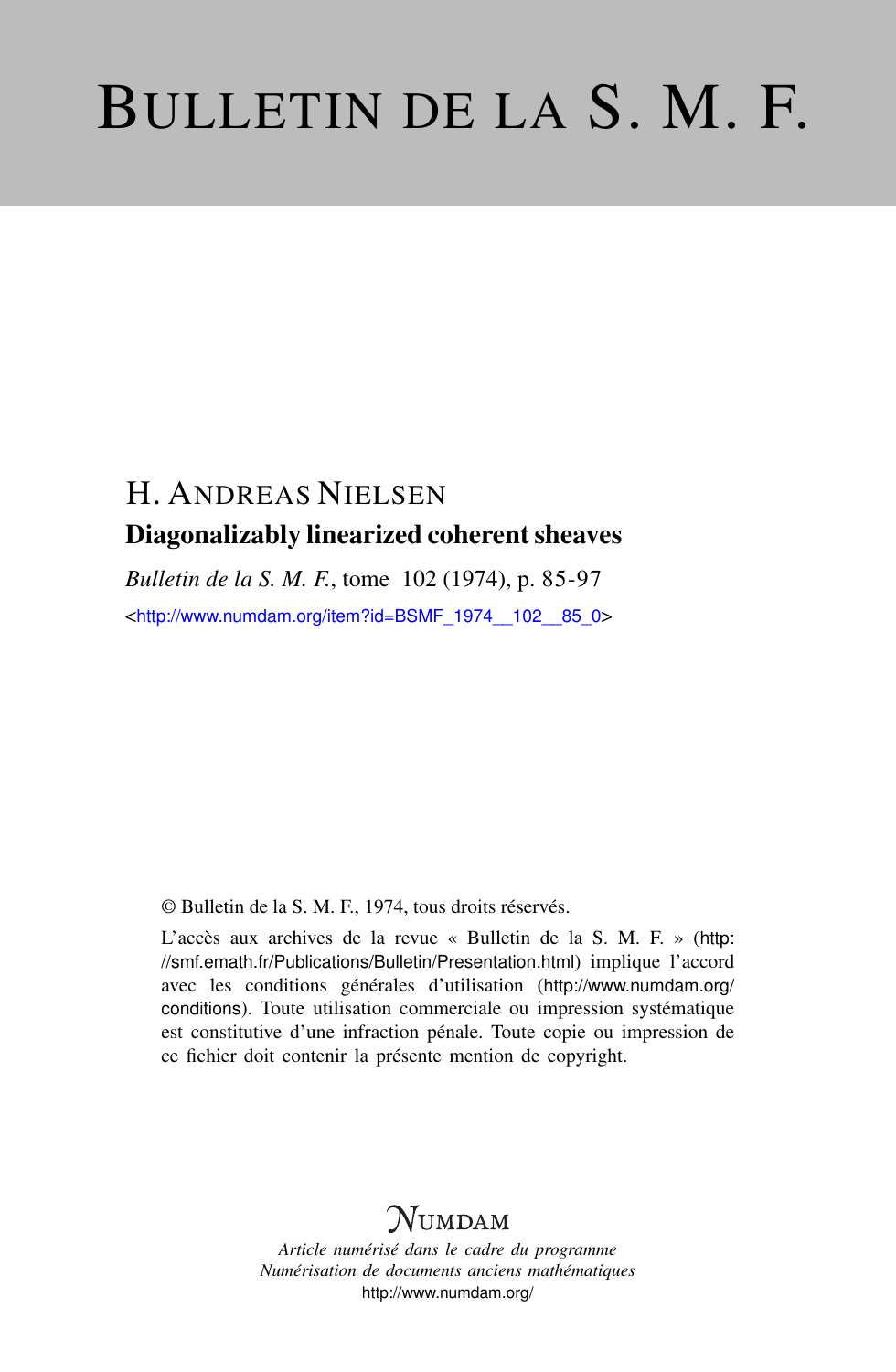*Bull. Soc. math. France,* 102, 1974, p. 85-97.

#### **DIAGONALIZABLY LINEARIZED COHERENT SHEAVES**

**BY** 

## H. ANDREAS NIELSEN

SUMMARY. — Let *X* denote a smooth projective scheme with an action of the smooth diagonalizable group D. The Grothendieck group  $K_D(X)$  on the category of D-linearized coherent sheaves on *X* is studied.

The main result is a localization theorem for  $K<sub>D</sub>$ , an algebraic analogue of the Atiyah-Segal theorem.

Applications are given to Lefschetz formulas of various types.

RÉSUMÉ. — Soient  $X$  un schéma projectif lisse, muni d'une action du groupe diagonalisable, lisse, *D*. On fait une étude du groupe de Grothendieck,  $K_D(X)$  sur la catégorie des faisceaux cohérent, D-linéarisé sur X.

Notre résultat principal est un théorème de localisation pour le foncteur  $K<sub>D</sub>$ , variante algebrique de celui de Atiyah-Segal.

Comme application des formules de Lefschetz de types variés sont données.

The paper is concerned with equivariant  $K$ -theory of a smooth projective scheme *X,* equipped with an action of a smooth diagonalizable group *D.*

Our main result is a localization theorem for the equivariant *K*-functor,  $K_p$ . Namely, the inclusion  $i : X^p \to X$  induces a map

$$
i^!: K_D(X) \to K_D(X^D)
$$

which, considered as a linear map over the representation ring of *D,* becomes an isomorphism after a suitable localization.

The localization theorem combined with the Riemann-Roch formula yields a Lefschetz fixed point formula of the type,

$$
\sum_{i} (-1)^{i} \operatorname{Tr} H^{i}(X, \mathscr{F}) = \int_{X^{D}} \frac{\operatorname{ct}(i^{*} \mathscr{F}) \operatorname{Todd}(X^{D})}{\operatorname{ct}(\lambda_{-1} N)}
$$

valid in a localization of the representation ring of *D, see* (4.10). By various specializations of the coefficients, we obtain results of more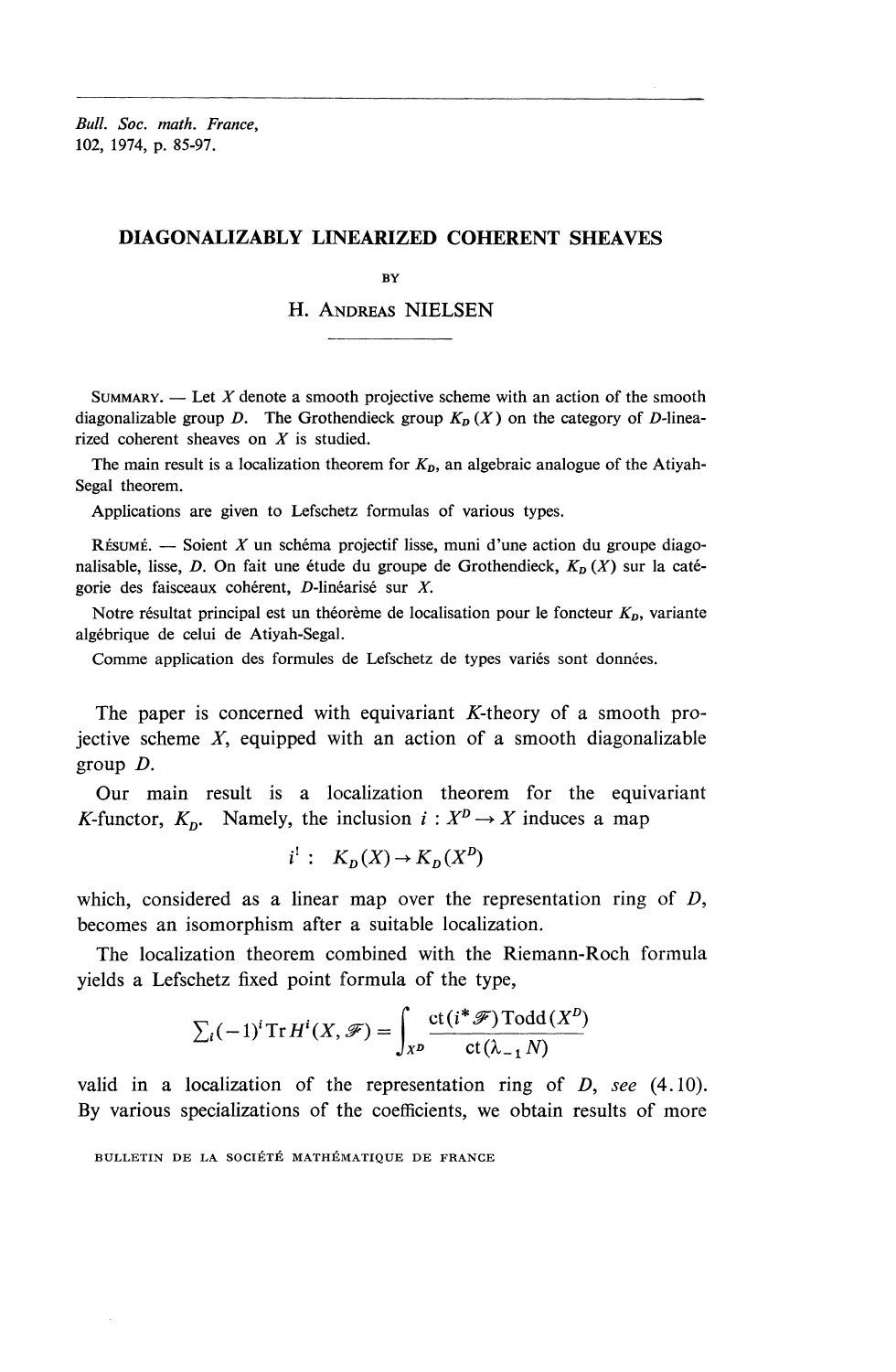classical type, among others the Woods Hole fixed point formula and those of [2], [4], [5], [9].

It should be mentioned that the localization theorem is inspired by a similar topological theorem, *see* [1] for reference.

**In** case of a torus action, the above form of the Lefschetz fixed point formula was conjectured by Birger IVERSEN, whom I thank for indispensable guidance not only in this subject.

CONTENTS :

- $§ 1$ : Equivariant *K*-theory.
- § 2 : The Gysin morphism.
- § 3 : The localization theorem.
- § 4 : Applications.

NOTATION. — Throughout we fix an algebraically closed field *k* and a smooth diagonalizable  $k$ -group scheme  $D$ .  $\Delta$  denotes the character group of *D*, and we put  $R(D) = \mathbb{Z}[\Delta]$ . For  $x \in \Delta$ , we let  $e^x$  denote the corresponding element in *R (D).*

For a  $k$ -linear representation  $E$  of  $D$ , we put

$$
\operatorname{tr}(E) = \sum_{\mathbf{x} \in \Delta} (\operatorname{rank}_k E_{\mathbf{x}}) e^{\mathbf{x}},
$$

where  $E^{\prime}_{\star}$  is the space of semi-invariants of *D* of weight  $\times$  in *E*.

As is well known tr induces an isomorphism from the representation ring of  $D$  to  $R(D)$ .

Let  $S \subseteq R(D)$  be the multiplicative subset generated by elements of the form  $1 - e^x$ , x a non-trivial character of *D*. An easy consideration shows  $0 \notin S$ .

#### **1. Equivariant** *K-theory*

DEFINITION 1.1. - Let X be a scheme  $(1)$  with a D-action. Then we let  $K_p(X)$  denote the Grothendieck ring of the category of D-linearized [12] locally free sheaves on  $X$ , the multiplication being induced by  $\otimes$ . The image of a *D*-linearized locally free sheaf  $\mathscr F$  in  $K_p(X)$  is denoted cl $\mathscr F$ . Let **D-Sch** denote the category of  $k$ -schemes with  $D$ -actions, the morphisms

<sup>(1)</sup> Scheme  $=$  *k*-scheme throughout the paper.

TOME  $102 - 1974 - N^{\circ} 1$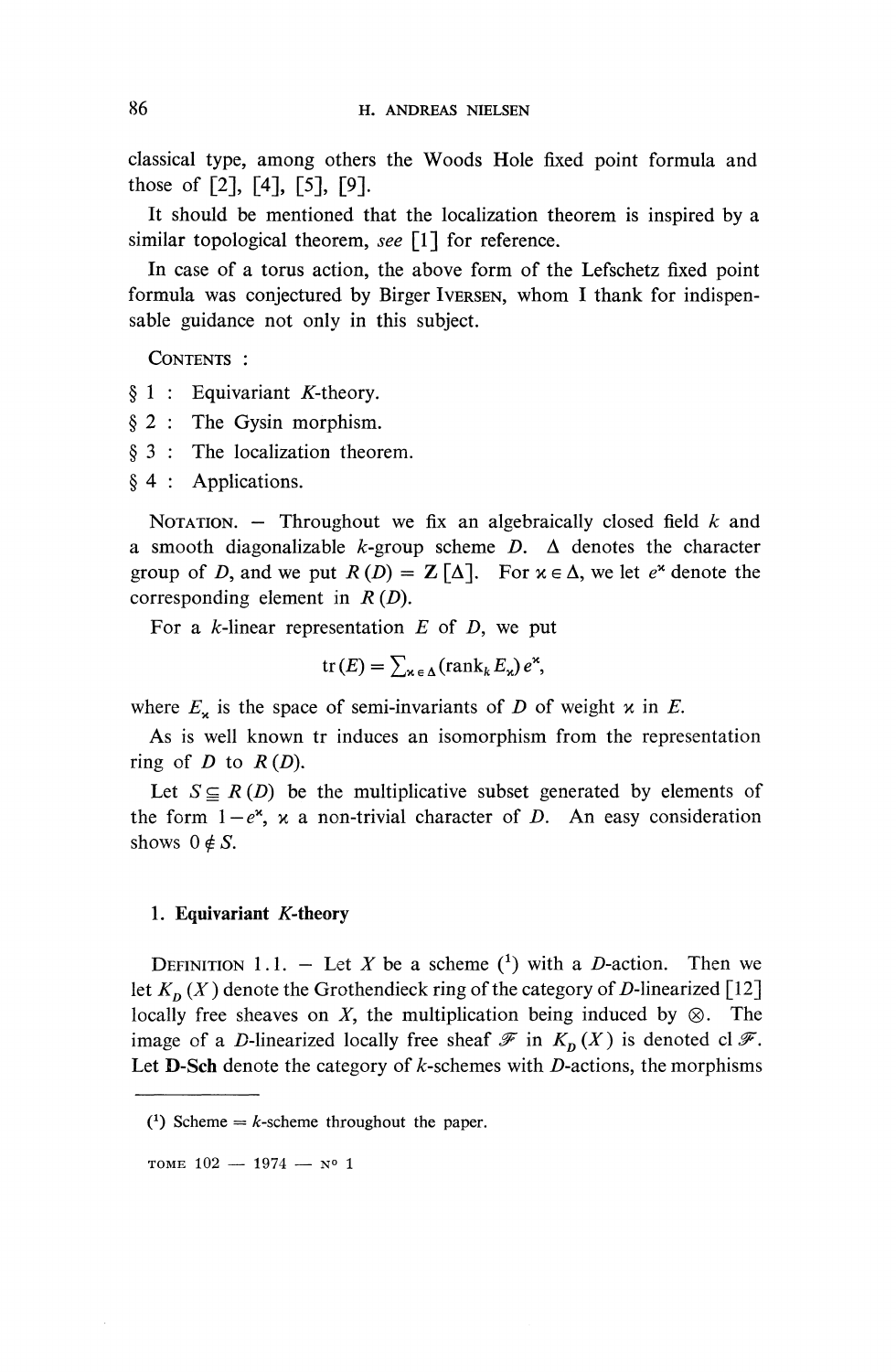being D-equivariant morphisms of  $k$ -schemes. The pullback functor makes  $K_p$  into a functor

$$
K_{\mathbf{D}}: \quad \mathbf{D}\text{-Sch}^{\text{op}} \to \mathbf{Rings}.
$$

As is well known the trace tr gives an isomorphism  $K_p$  (Spec  $(k)$ )  $\rightarrow R(D)$ . In the following, we shall always view

$$
K_p
$$
: **D-Sch<sup>op</sup>**  $\rightarrow$  R(D)-Rings.

Put  $f' = K_D(f)$ , f a *D*-equivariant scheme morphism.

1.2.  $\lambda$ -*operations*.  $-$  We have naturel equivariant operations

$$
\lambda^i: K_D(X) \to K_D(X), \qquad i \ge 0,
$$

satisfying

 $(\star)$  For  $\mathcal F$  a *D*-linearized locally free sheaf on X

$$
\lambda^{i}(\text{cl }\mathscr{F}) = \text{cl }\Lambda^{i}\mathscr{F}.
$$
  
\n
$$
\lambda_{t}: K_{D}(X) \to 1 + t K_{D}(X)[[t]],
$$
  
\n
$$
x \mapsto 1 + \sum_{i=0}^{\infty} \lambda^{i}(x) t^{i},
$$

is a group homomorphism.

 $K_p$  (X) is actually a  $\lambda$ -ring in the sense of SGA 6 ([14], V, 2.4).

1.3. *The trivial action. —* Suppose *D* acts trivially on *X.* A *D-linearized* locally free sheaf  $\mathcal F$  decomposes  $\mathcal F = \bigoplus_{\kappa \in \Delta} \mathcal F_{\kappa}$ , where *D* acts on  $\mathcal F_{\kappa}$ , through x, see [3].  $\mathcal F \mapsto \sum_{\kappa \in \Delta} cl(\mathcal F_{\kappa}) \otimes e^{\kappa}$  induces a natural map

$$
\text{tr}_X: K_D(X) \to K(X) \otimes_{\mathbf{Z}} R(D)
$$

which is an  $R(D)$ -linear isomorphism (loc. cit.).

1.4. *Linear action on projective space.*  $-$  Let *E* be a rank  $r+1$  *k*-linear representation of *D.* Put

$$
E = \bigoplus_{\mathbf{x} \in \Delta} E_{\mathbf{x}}, \quad \operatorname{rank}_{k} E_{\mathbf{x}} = n_{\mathbf{x}}, \quad \sum_{\mathbf{x} \in \Delta} n_{\mathbf{x}} = r + 1.
$$

n

The action of *D* on *E* induces an action of *D* on  $P(E) \rightarrow$  Spec *k* together with a linearization of  $\mathcal{O}_P(1)$ .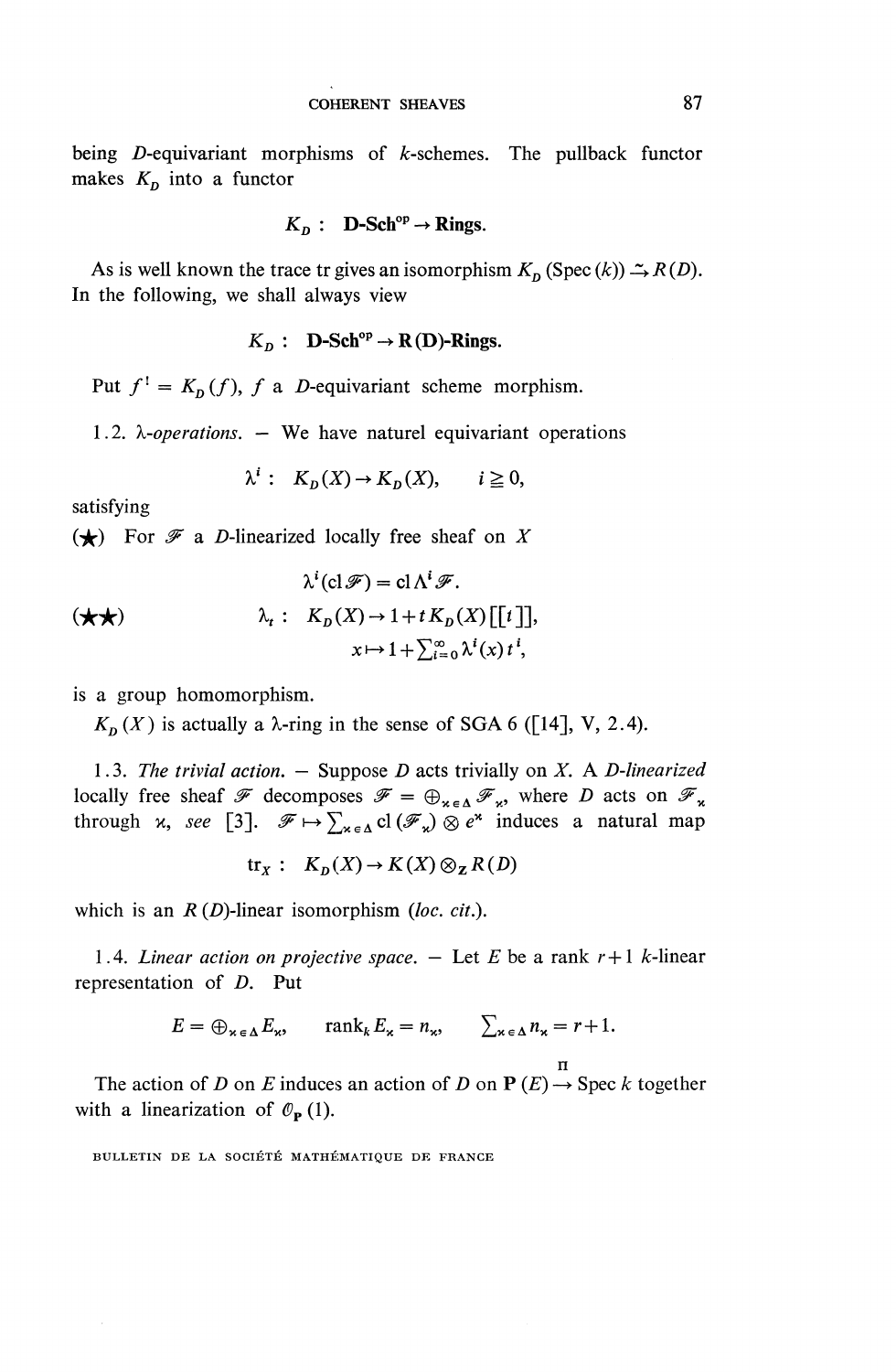THEOREM 1.5  $(2)$ . — We have an R (D)-linear isomorphism

 $K_n(\mathbf{P}(E)) \xleftarrow{\sim} R(D)\left[T\right]/\prod_{\kappa \in \Lambda} (T-e^{\kappa})^n \times$  $cl(\mathcal{O}_{\mathbf{P}}(1)) \leftarrow T$ .

*Proof.* — Fix notation for the proof

$$
l = \text{cl}(\mathcal{O}_{\mathbf{P}}(1)),
$$
  

$$
w = \text{cl}(Ker \Pi^*(E) \to \mathcal{O}_{\mathbf{P}}(1)),
$$
  

$$
v = \text{cl}(\Pi^*(E)).
$$

The proof consists in three steps  $(1.6)$ ,  $(1.7)$ ,  $(1.8)$ .

(1.6) 
$$
K_D(\mathbf{P}(E))
$$
 is generated over  $R(D)$  by  $\{l^n; n \in \mathbb{Z}\}$ .

Let us first make some considerations over graded modules.

*D* acts on  $A = \text{Sym}_k E$  through *E*. By a graded *D-A*-module we understand a graded A-module M together with a k-linear action of D on each graded piece of *M* subjected to

$$
\sigma(am)=(\sigma a)(\sigma m);\qquad \sigma\in D,\quad a\in A,\quad m\in M.
$$

The morphisms in the category of graded  $D-A$ -modules are graded of degree 0 and as well A- as D-linear.

If  $x \in \Delta$  and M is a graded D-A-module, then  $M_x$  denotes the graded  $D$ - $A$ -module obtained from  $M$  by twisting the  $D$ -action as follows :

$$
\sigma m: = \varkappa(\sigma)\sigma m; \quad \sigma \in D, \quad m \in M.
$$

Note that if N is a graded D-A-module  $x \in \Delta$  and  $n \in \mathbb{Z}$ , then

$$
\operatorname{Hom}_{\operatorname{gr}-D-A}(A_{\mathbf{x}}(-n), N) \simeq (N_n)_{\mathbf{x}}
$$

where  $(N_n)_{\mathbf{x}}$  denotes the semi-invariants of *D* of weight x in  $N_n$ .

Let us call a graded  $D-A$ -module free if it is a finite direct sum of graded *D-A*-modules of the form  $A_x(-n)$ ,  $x \in \Delta$ ,  $n \in \mathbb{Z}$ .

In virtue of the above remark, it is clear that if  $M$  is a finitely generated *D-A*-module then there exists a surjective morphism of graded *D-A*-modules  $L \rightarrow M$  with *L* a free graded *D-A*-module.

TOME  $102 - 1974 - N^o 1$ 

<sup>(&</sup>lt;sup>2</sup>) This is a particular case of the theorem giving the structure of  $K(P(E))$  for E a locally free sheaf on a ringed topos ([14], VII. 1.4).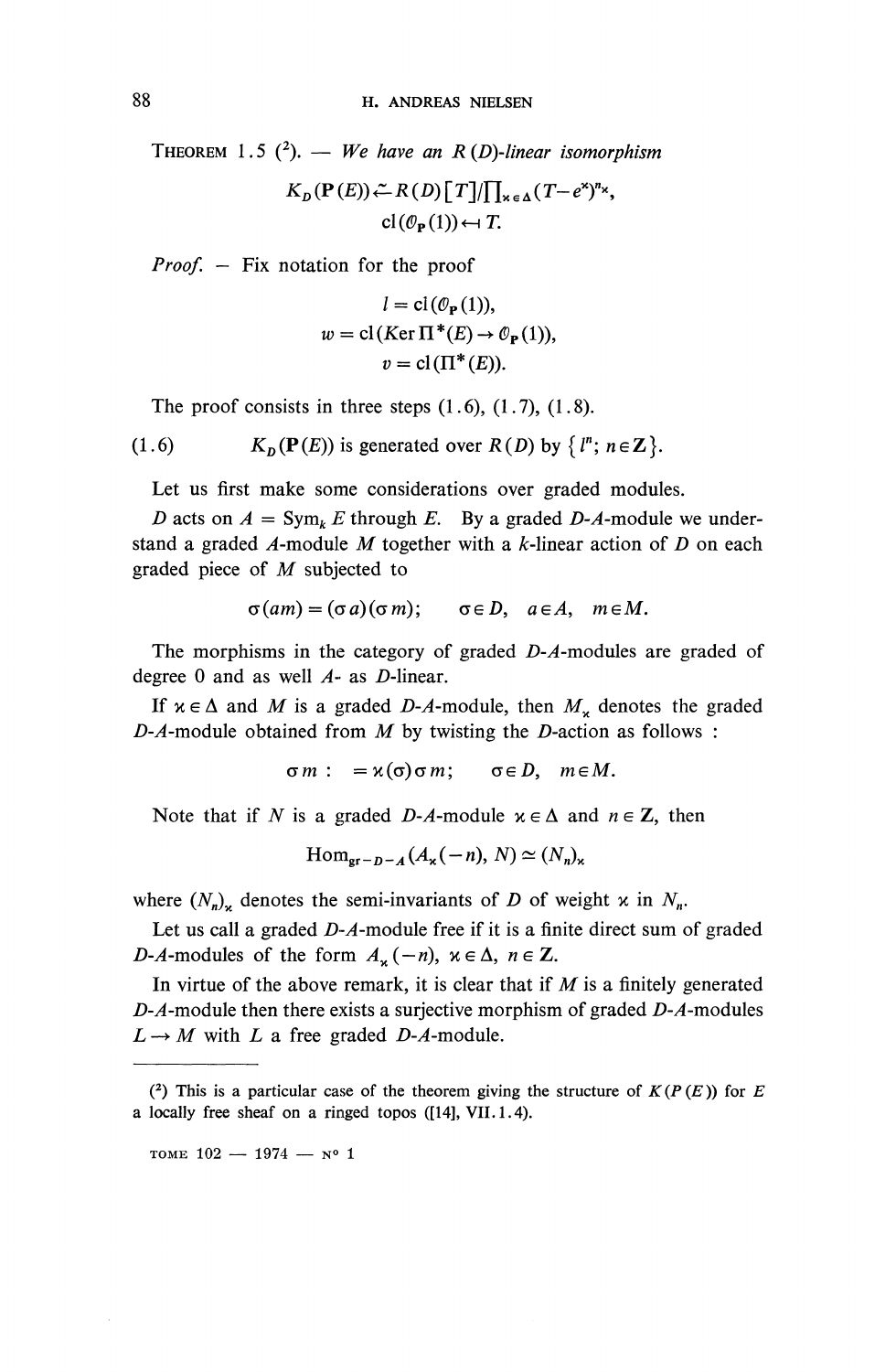We are going to prove :

A finitely generated graded *D-A-moduie M* has a resolution

$$
(\bigstar) \qquad \qquad 0 \to L_{r+1} \to L_r \to \ldots \to L_0 \to M \to 0,
$$

where the  $L_i$ 's are free graded  $D-A$ -modules.

First it is clear from the preceding remarks that we can find a resolution as above where  $L_0$ ,  $L_1$ , ...,  $L_r$  are free graded D- $A$ -modules. By Hilbert's syzygy theorem,  $L_{r+1}$  is a free gradded A-Module. Thus it suffices to prove.

 $(\star \star)$  A finitely generated graded *D-A*-module *M* which is free as a graded  $A$ -module is free as a graded  $D-A$ -module.

*Proof.* – Pick a family  $(m_i)$  of semi-invariant homogeneous elements of *M* such that  $(m_i \otimes 1_k)$  form a basis for  $M \otimes_A k$ . Let  $m_i$  have degree  $d_i$ and weight  $x_i$ , and put  $L = \otimes A_{x_i} (-d_i)$ . We have a morphism  $f: L \to M$ whose reduction mod  $A_+$  is an isomorphism. From this and the assumption that M is a free graded A-module follows that f is an isomorphism *(see* [8], Lemma 2.2).

Returning to the proof of  $(1.6)$ . The sheafification functor lifts to a functor  $\tilde{O}$  from the category of finitely generated *D-A*-modules to *D*-linearized coherent sheaves on  $P(E)$ . ( $\tilde{O}$ ) is exact and onto objects. If *L* is **.** a free graded D-A-module then cl  $\tilde{L}$  is an  $R(D)$ -linear combination of  $\{l^n; n \in \mathbb{Z}\}\.$  Now (1.6) follows from  $(\bigstar)$ ,

$$
(1.7) \qquad \prod_{\kappa \in \Delta} (l - e^{\kappa})^{n_{\kappa}} = 0.
$$

The sequence  $0 \to \text{Ker} \to \text{II}^*(E) \to \mathcal{O}_P(1) \to 0$  gives, with the introduced notation,  $v.l^{-1} = w.l^{-1} + 1$ . Applying  $\lambda_t$  gives

$$
\lambda_t (vl^{-1}) = (1+t) \lambda_t (wl^{-1}).
$$

Now substitute  $v = \sum_{\alpha \in A} n_{\alpha} e^{\alpha}$ , and use (1.2)  $(\star \star)$ , then  $\prod_{\mathbf{x} \in \Delta} \lambda_t (e^{\mathbf{x}} l^{-1})^n \mathbf{x} = (1+t) \lambda_t (wl^{-1}).$ 

For  $t = -1$ , we get the relation<br>  $\prod_{\mathbf{x} \in \Delta} (1 - e^{\mathbf{x}} l^{-1})$ 

$$
\prod_{\mathbf{x}\in\Delta}(1-e^{\mathbf{x}}l^{-1})^{n_{\mathbf{x}}}=0.
$$

 $(1.7)$  follows after multiplication with  $l^{r+1}$ :

 $(1.8)$  1, *l*, ..., *l'* are linearly independent over  $R(D)$ .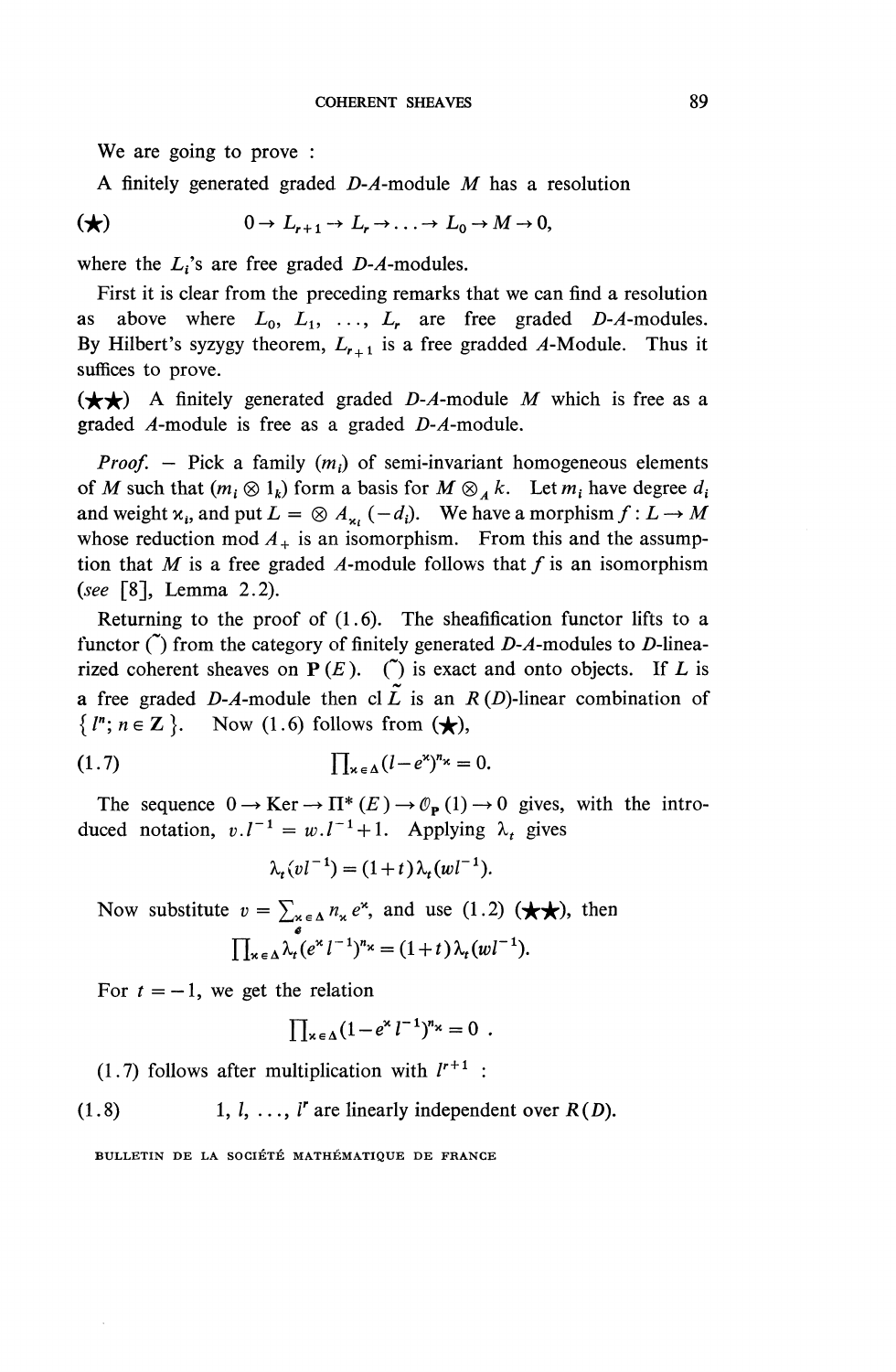Let  $\chi_{D}$  (P, *x*) :  $K_{D}$  (P (*E*))  $\rightarrow$  *R* (*D*) denote the Lefschetz trace, *see* (4.2) for details.

Suppose  $\sum_{i=0}^{r} a_i l^i = 0$ . Let  $a_s$  be the biggest non-trivial coefficient.  $a_s = \sum_{i=0}^{s-1} -a_i l^{i-i}$  $u_i l^i = 0$ . Let  $a_s$  be the biggest non-trivial coefficient<br>
By Serre's calculations [13],  $\chi_D$  (P,  $l^{i-s}$ ) = 0,  $i = 0, ...$  $s-1$ . Now apply  $\chi_p(\mathbf{P},x)$  to the above relation, use that  $\chi_p(\mathbf{P},l)$  is  $R(D)$ -linear and conclude  $a_s = 0$ .

#### **2. The Gysin morphism**

In this paragraph, we introduce a Gysin morphism  $(i)$  for equivariant K-theory, and give three formulas interrelating  $i_1$  and  $i^1$ .

PROPOSITION 2.1. — *Let D act on the smooth projective scheme X. Then the natural map of*  $K_p(X)$  *into the Grothendieck group of the category of D-linearized coherent sheaves on X is an isomorphism.*

*Proof. —* The category of D-linearized locally free sheaves on *X* is a full subcategory of the abelian category of  $D$ -linearized coherent sheaves on *X.* So by standard theory, e. g. [2] or [6], we are easily reduced to prove the following lemma.

n LEMMA 2.2.  $-$  Let  $X \rightarrow$  Spec k be a smooth projective scheme on *which D acts.*

 $(2.3)$  There exists a D-linearized ample sheaf  $\mathscr L$  on X.

(2.4) *Every D-linearized coherent sheaf*  $\mathcal F$  *on X is an equivariant quotient of a D-linearized locally free sheaf on X.*

*Proof. —* (2.3) is contained in the results of Kambayashi *(see* [10]). For (2.4) choose *m* so large that  $\mathcal{F} \otimes \mathcal{L}^m$  is generated by its global sections.  $V = H^0(X, \mathcal{F} \otimes \mathcal{L}^m)$  is a *k*-linear representation of D, (4.1), hence we have a *D*-equivariant surjection  $\Pi^* V \to \mathcal{F} \otimes \mathcal{L}^m$  and therefore  $\mathcal{F}$ is a quotient of  $\Pi^* V \otimes \mathscr{L}^{-m}$ .

DEFINITION 2.5.  $-$  Let  $i: Y \rightarrow X$  be a D-equivariant closed immersion *of smooth projective schemes with D-action. By* (2.1), *the direct image functor i^ induces an Abelian group homomorphism*

$$
i_1: K_D(Y) \to K_D(X)
$$

TOME  $102 - 1974 - N^0$  1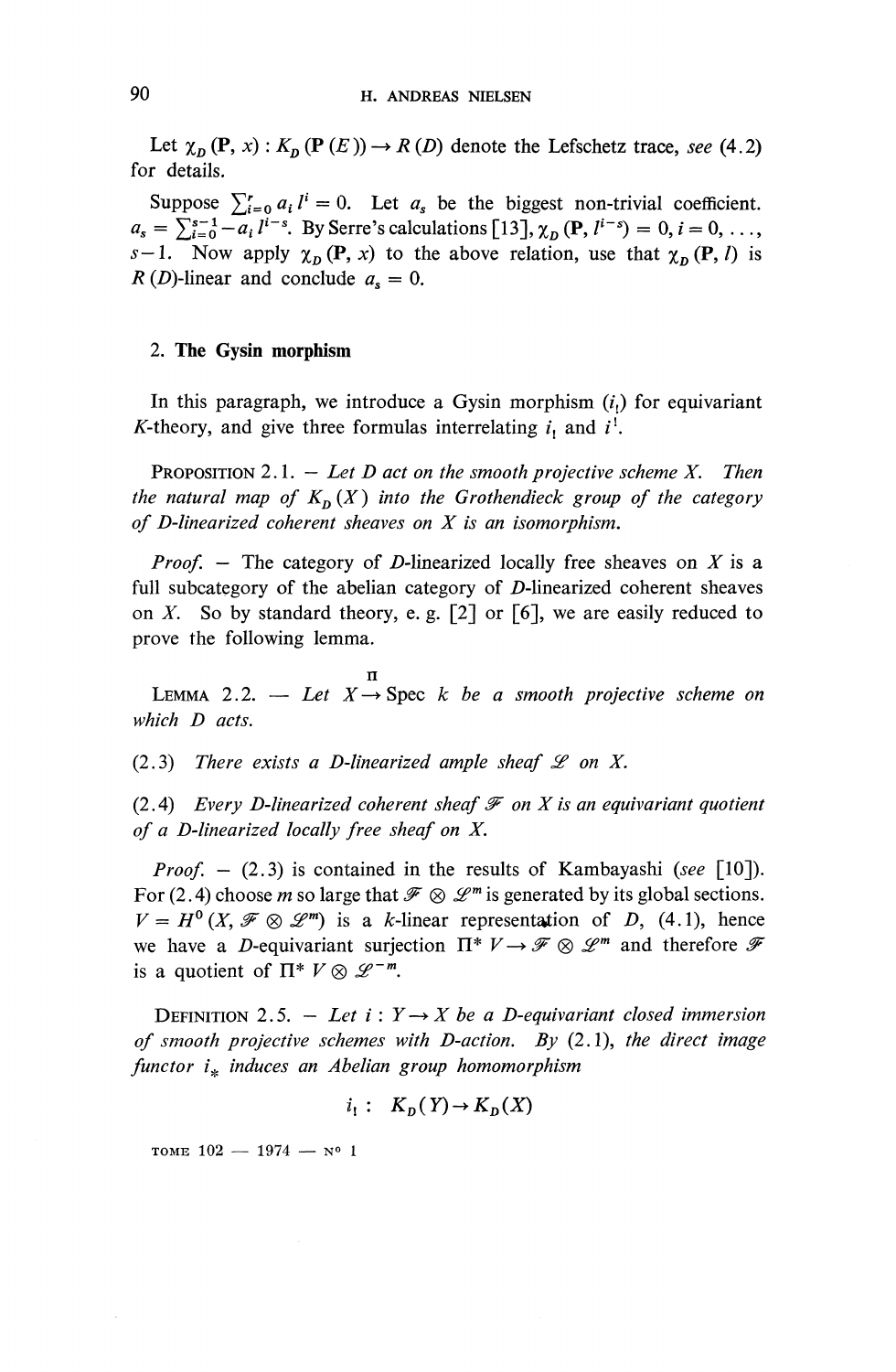*i J such that for*  $Z \rightarrow Y \rightarrow X$ , we have

$$
(i\circ j)_! = i_! \circ j_! ,
$$

*Three formulas.* – Notation as in  $(2.5)$ .  $i: Y \rightarrow X$ .

(2.6) The projection formula : For every  $x \in K_n(X)$ ,  $y \in K_n(Y)$  :

$$
i_1(y, i^1(x)) = i_1(y) . x.
$$

(2.7) The self-intersection formula : Put  $N = cl(\mathcal{N}_{Y/X})$ ,  $\mathcal{N}_{Y/X}$  being the conormal bundle on *Y* with its canonical linearization. For every  $y \in K_p(Y)$  :

$$
i^!(i_1(y)) = y \cdot \lambda_{-1}(N).
$$

(2.8) *The cartesian formula :* Let

$$
\begin{array}{ccc}\n & r \\
\downarrow & & Y \\
\downarrow & & \downarrow \\
Z & \to & X \\
\end{array}
$$

be a cartesian square of *D* equivariant closed immersions between smooth projective schemes with *D*-action. Then there exists  $\gamma_T \in K_D(T)$  such that for every  $y \in K_p(Y)$  :

$$
j^1(i_1(y)) = i'_1(\gamma_T . j'^1(y)), \qquad y \in K_D(Y).
$$

*Remark on proof. —* (2.6) follows from a natural isomorphism. (2.7) follows from a closer look at the " unlinearized " proof *(see* MANIN  $\lceil 11 \rceil$  or SGA 6 ( $\lceil 14 \rceil$ , VII, 2.7)). (2.8) is proved as follows :

Let *t* denote the inclusion  $T \rightarrow X$ . Put (Tor is short for Tor<sup> $\mathcal{O}(\mathbf{x})$ ):</sup>

$$
\gamma_T = \sum (-1)^i \operatorname{cl} t^* \operatorname{Tor}_i(\mathcal{O}_Y, \mathcal{O}_Z).
$$

Let now  $y = cl(\mathcal{F})$ , where  $\mathcal F$  is a locally free sheaf on *Y* :

$$
j^{!} i_1 y = \sum (-1)^{i} \operatorname{cl} j^* \operatorname{Tor}_i(\mathcal{O}_Z, i_* \mathscr{F}).
$$

Now

$$
\mathbf{Tor}_i(\mathcal{O}_Z, i_*\mathscr{F}) = \mathbf{Tor}_i(\mathcal{O}_Z, \mathcal{O}_Y) \otimes i_*\mathscr{F},
$$

gives

$$
j^{1} i_{1} y = \sum (-1)^{i} \text{cl} j^{*} \text{Tor}_{i}(\mathcal{O}_{Z}, \mathcal{O}_{Y}) \otimes j^{*} i_{*} \mathcal{F}
$$
  
=  $\sum (-1)^{i} \text{cl} i'_{*} (t^{*} \text{Tor}_{i}(\mathcal{O}_{Z}, \mathcal{O}_{Y}) \otimes j'^{*} \mathcal{F})$   
=  $i'_{1} (\sum (-1)^{i} \text{cl} t^{*} \text{Tor}_{i}(\mathcal{O}_{Z}, \mathcal{O}_{Y}).j'^{1} y)$   
=  $i'_{1} (\gamma_{T}.j'^{1} y).$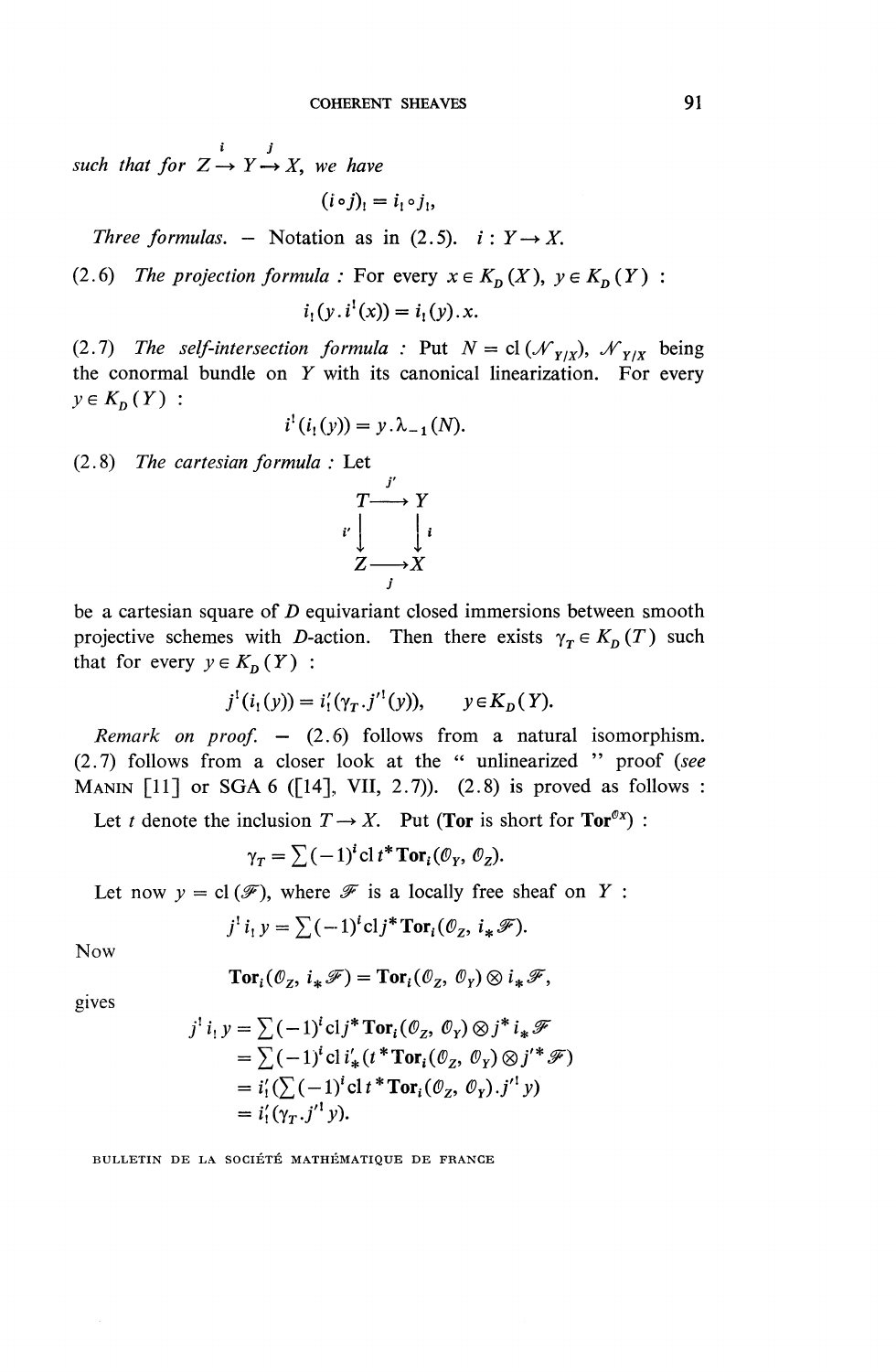#### **3. The localization theorem**

Let *D* act on the smooth projective scheme *X.* The fixed point scheme  $X^D$  is smooth [9]. The inclusion  $i: X^D \to X$  induces an *R* (*D*)-linear map

$$
i^!: K_D(X) \to K_D(X^D).
$$

We show that this map becomes an isomorphism after localization with respect to the multiplicative subset  $S \subseteq R(D)$  generated by elements of the form  $1-e^x$ , x a nontrivial character of *D*. Note  $0 \notin S$ .

LEMMA 3.1. — Let  $N = \text{cl } (\mathcal{N}_{X^D/X})$  the class in  $K_D (X^D)$  of the conormal *bundle of*  $X^D$  *in* X. Then  $\lambda_{-1}$  N becomes a unit in  $S^{-1}$   $K_D$   $(X^D)$ .

*Proof.* – It is enough to prove that  $\lambda_{-1}$  *N* is a unit when we restrict to every connected component  $Z$  of  $X^D$ . Now choose a closed point  $z \in Z$  and let  $j_z : \{ z \} \rightarrow Z$  be the inclusion. By MANIN ([11], § 8 and 9) :

$$
K(Z) = \mathbf{Z} \oplus Ker(j_z^*)
$$

and Ker( $j_z^*$ ) is nilpotent. Tensoring this with  $R(D)$  and using (1.3), we obtain a decomposition

$$
K_{D}(Z) \xrightarrow{\sim} R(D) \oplus Ker(j_{z}^{!}),
$$

with Ker  $(j^!)$  nilpotent. Clearly it suffices to prove that the component of  $\lambda_{-1} N$  after  $R(D)$  belongs to *S*. Now the component of  $\lambda_{-1} N$ after *R(D)* equals

$$
\text{tr}_{\{z\}} j_z^! (\lambda_{-1} N) = \text{tr}_{\{z\}} \lambda_{-1} (j_z^! N).
$$

All weights of *D* in the fibre of  $\mathcal{N}_{X^D/X}$  at *z* are nontrivial as it follows from the fact that the fixed point scheme is smooth [9], hence we can write  $\text{tr}_{\{z\}} j_z^{\dagger} N = \sum_{\kappa \neq 0} m_{\kappa} e^{\kappa}$ . By (1.2) ( $\bigstar \bigstar$ ),

$$
\operatorname{tr}_{\{z\}}j_z^!\lambda_{-1}N=\prod_{\mathbf{x}\neq 0}(1-e^{\mathbf{x}})^{m_{\mathbf{x}}}
$$

which belongs to  $S$ .

THEOREM 3.2. — *The inclusion*  $i: X^D \to X$  *induces an R (D)-linear map* 

$$
i^!: K_D(X) \to K_D(X^D)
$$

TOME  $102 - 1974 - N^0 1$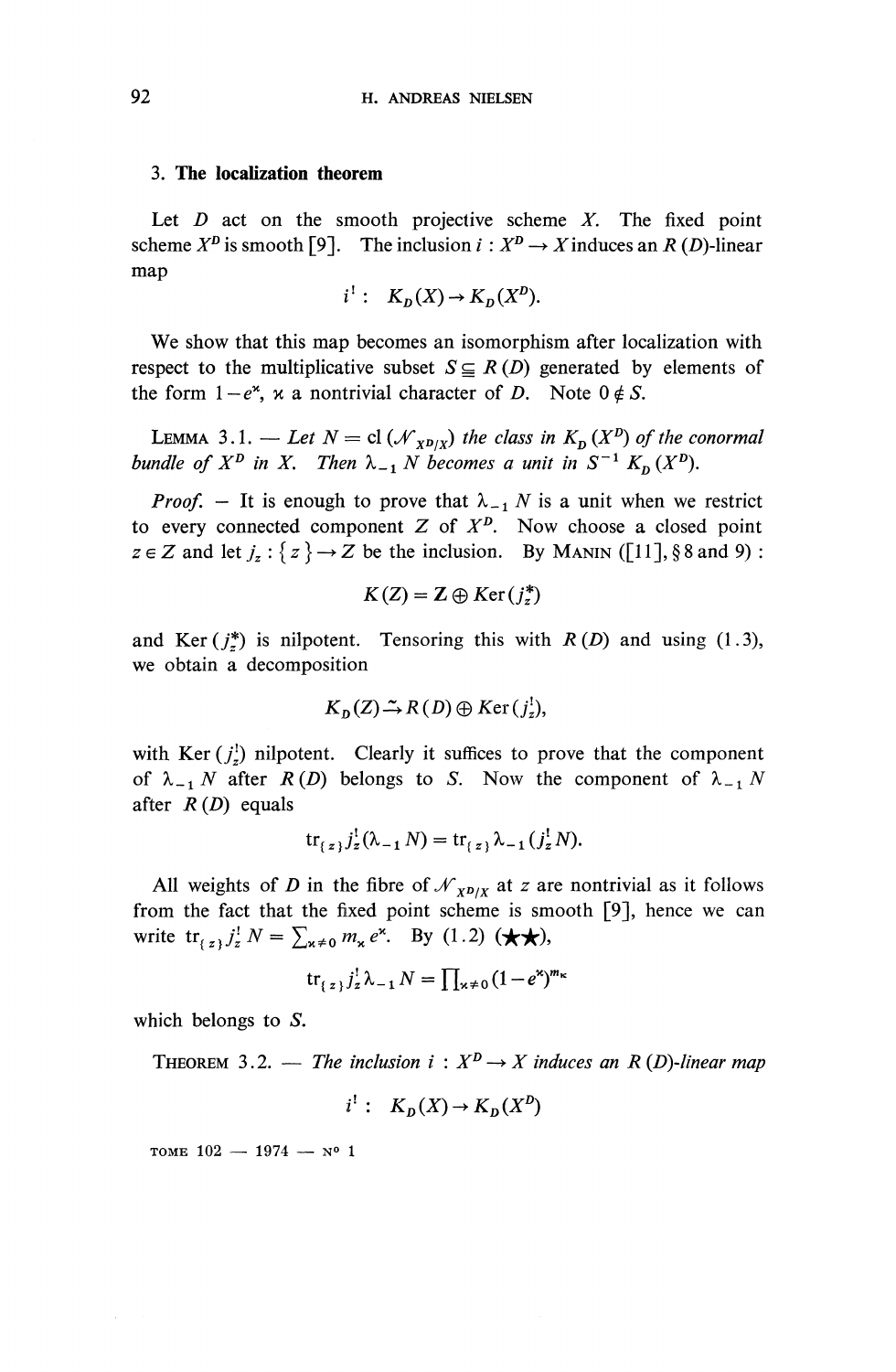*which is an isomorphism after localization with respect to S. The inverse map is given by*

$$
y \mapsto S^{-1} i_!(y \cdot (\lambda_{-1} N)^{-1}), \qquad y \in S^{-1} K_D(X^D).
$$

*Proof. —* Localizing the formulas (2.6) and (2.7), we get

$$
S^{-1} i_1(y.S^{-1} i^1(x)) = S^{-1} i_1(y).x,
$$
  

$$
S^{-1} i^1(S^{-1} i_1(y)) = y.\lambda_{-1}(N)
$$

for  $x \in S^{-1}$   $K_p(X)$ ,  $y \in S^{-1}$   $K_p(X^p)$ .

Using (3.1) and these formulas, it remains to prove the following two equivalent statements :

(3.3)  $S^{-1} i' : S^{-1} K_D(X) \to S^{-1} K_D(X^D)$  is injective,

 $(3.4)$  $i_1: S^{-1}K_D(X^D) \rightarrow S^{-1}K_D(X)$  takes the value 1.

We proceed by two lemmas.

LEMMA 3.5.  $-$  (3.3) is true for a linear action on a projective space  $P(E)$  $\lceil cf. (1.4)$  for notation].

*Proof.* - By the calculations in (1.4), we get  $P(E)^D = u_{\kappa \in \Delta} P(E_{\kappa})$ and

$$
S^{-1} i^{!}: (S^{-1}R(D)[T]/\prod_{x \in \Delta} (T-e^{x})^{n_x}) \to (\prod_{x \in \Delta} S^{-1}R(D)[T]/(T-e^{x})^{n_x})
$$
  
(T $\mapsto \prod T$ ).

Using that

$$
(T - e^{x}) = e^{x'}(1 - e^{x - x'}) + (T - e^{x'})
$$

is a unit in  $S^{-1} R(D) [T]/(T-e^{x})^{n_x}$  for  $x' \neq x$  this map is easily seen to be injective.

LEMMA 3.6.  $-$  (3.4) is true for any X.

*Proof.* – By (2.3), we can find a *k*-linear representation *E* of *D* and a D-equivariant closed immersion  $j : X \to \mathbf{P}(E)$ . The following diagram

$$
X^{D} \longrightarrow P(E)^{D}
$$
  
\n
$$
\downarrow^{i} \qquad \qquad \downarrow^{i}
$$
  
\n
$$
X \longrightarrow P(E)
$$

is cartesian as it follows from the definition of the fixed point scheme.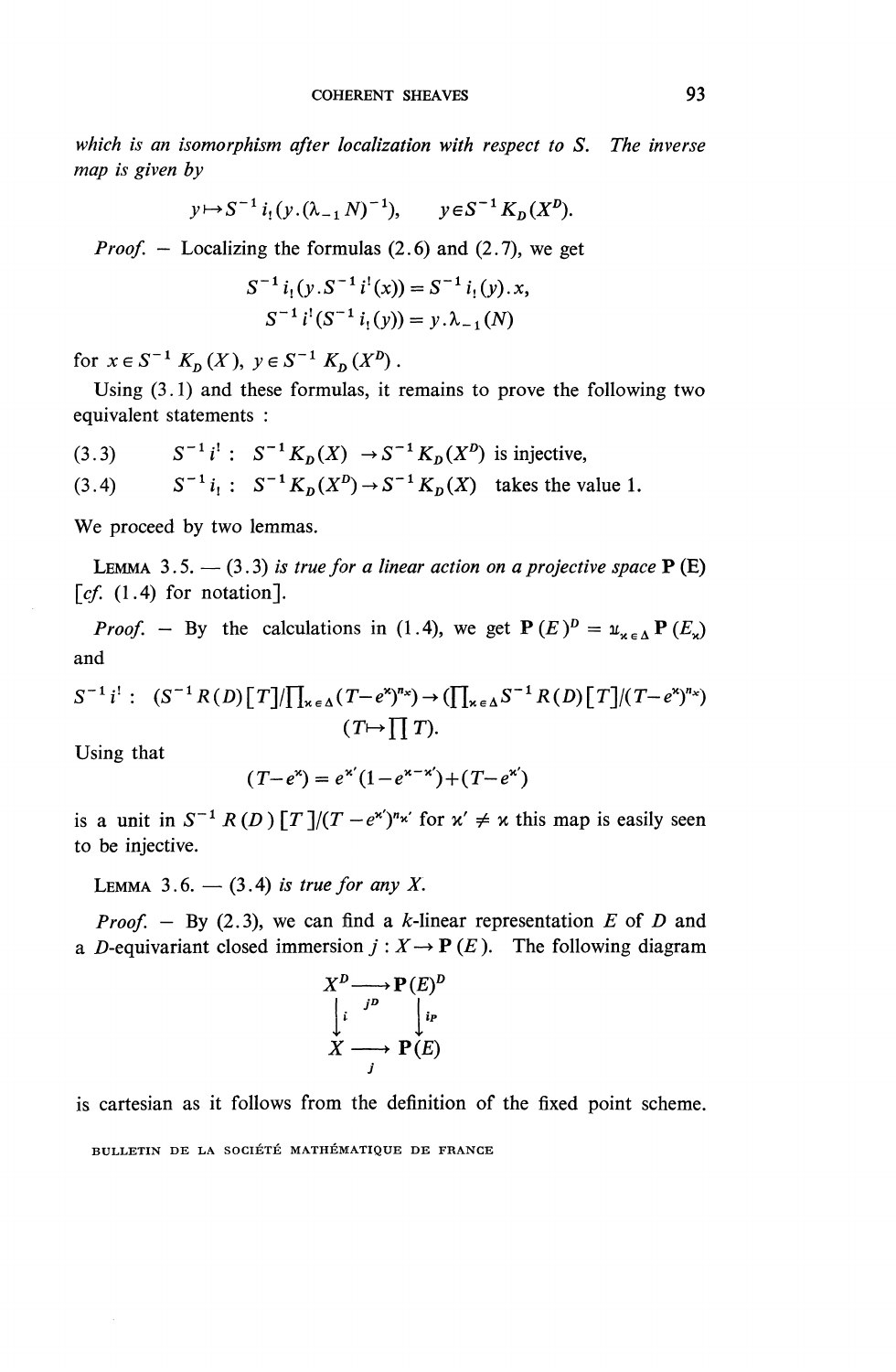According to (3.5), we can find  $z_p \in S^{-1} K_p(\mathbf{P}(E)^p)$  such that  $S^{-1}$   $i_p$ ,  $z_p$ ) = 1. Put

$$
z_X = S^{-1}j^{D!}(z_P) \cdot \gamma_{X^{D}}, \qquad S^{-1}i_!(z_X) = 1
$$

as it follows from the localized version of (2.8).

### **4. Applications**

The applications of the localization theorem we are going to discuss are based on the Lefschetz trace :

$$
\chi_D(X, x): K_D(X) \to R(D),
$$

*X* a projective scheme with *D*-action.

4.1. Construction of k-linear representations.  $-$  Let us recall that if  $\mathcal F$  is a D-linearized sheaf on *X,* then we have a canonical action of *D* on the cohomology groups  $H^i(X, \mathcal{F})$ . Namely for  $\sigma \in D(k)$  the D-linearization of  $\mathcal F$  provides a morphism  $\sigma^* \mathcal F \to \mathcal F$  which induces a linear map  $H^i(X \circ^* \mathcal{F}) \to H^i(X, \mathcal{F})$ . Composing this and the canonical map  $H^i(X \sigma^* \mathcal{F}) \to H^i(X, \mathcal{F})$ . Composing this and the cano:<br>  $H^i(X, \mathcal{F}) \to H^i(X, \sigma^* \mathcal{F})$  gives the action of  $\sigma$  on  $H^i(X, \mathcal{F})$ .

4.2. The Lefschetz trace.  $-$  Let X be a smooth projective scheme with a  $D$ -action. The functor

$$
\mathscr{F} \mapsto \sum_i (-1)^i \operatorname{tr} H^i(X, \mathscr{F})
$$

from the category of D-linearized locally free sheaves to  $R(D)$  is additive. This functor induces the Lefschetz trace :

$$
\chi_D(X, x): K_D(X) \to R(D),
$$

 $\chi_{\text{D}} (X, x)$  is an *R* (*D*)-linear map satisfying :

(4.3) For a *D*-equivariant closed immersion  $j: Y \rightarrow X$ :

$$
\chi_D(Y, y) = \chi_D(X, x) \circ j_1(y).
$$

(4.4) If *D* acts trivially on *X* then he following diagram commutes

$$
\chi_D(Y, y) = \chi_D(X, x) \circ j_1(y)
$$
  
ally on X then he following  

$$
K_D(X) \xrightarrow{\text{tr } x} K(X) \otimes_{\mathbb{Z}} R(D)
$$

$$
\chi_D(X, x) \otimes_{\mathbb{Z}} \chi(X, x) \otimes id_{R(D)}
$$

$$
R(D)
$$

TOME  $102 - 1974 - N^o 1$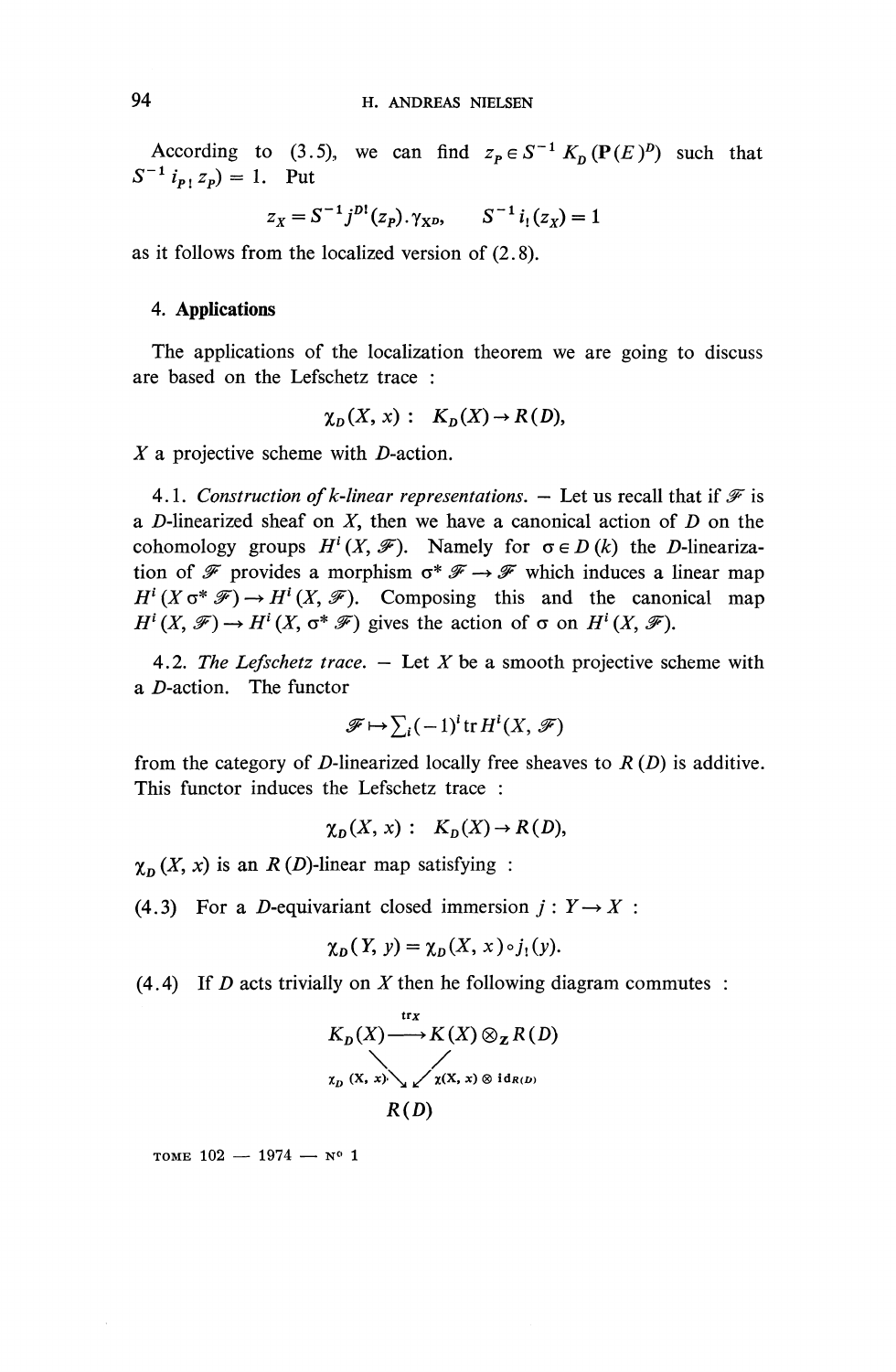The next proposition shows how to compute the total  $\chi_p$  by means of  $\chi_p$ on the fixed point scheme. Moreover (4.4) shows that  $\chi_n$  on the fixed point scheme may be computed from the unlinearized  $\gamma$ .

PROPOSITION 4.5. - Let  $i: X^D \to X$ ,  $x \in K_D(X)$ , then

$$
\chi_D(X, x) = S^{-1} \chi_D(X^D, i^!(x).(\lambda_{-1} N)^{-1})
$$
 in  $S^{-1} R(D)$ .

*Proof. -* (3.2), (4.3).

*Example* 4.6. — From the exact sequence

 $0 \rightarrow \mathcal{N}_{X} p_X \rightarrow i^* \Omega_X \rightarrow \Omega_{X} p \rightarrow 0,$ 

we get  $\lambda_{-1}$  cl  $(i^* \Omega_x) = \lambda_{-1} N \cdot \lambda_{-1}$  (cl  $\Omega_{xp}$ ) in  $K_p (X^p)$ . By (4.5),

$$
\chi_D(X, \lambda_{-1} \text{cl}\Omega_X) = \chi_D(X^D, \lambda_{-1} \text{cl}\Omega_{XD})
$$
 in  $S^{-1}R(D)$ .

For  $D = T$  an algebraic torus, the equality above holds in  $R(D)$ . So we may specialize the characters to 1, and get

$$
\chi(X, \lambda_{-1}\Omega_X) = \chi(X^T, \lambda_{-1}\Omega_{X^T})
$$

in Z proved by Birger IVERSEN [9].

4.7. *Isolated fixed points.*  $-$  Assume  $X^D$  finite. Then (4.5) gives for a D-linearized sheaf *^* on *X :*

ized sheat *Y* on *X* :  
\n
$$
\sum_i (-1)^i \operatorname{tr} H^i(X, \mathcal{F}) = \sum_{z \in X^D} \frac{\operatorname{tr} \mathcal{F}_z}{\sum (-1)^i \operatorname{tr} (\Lambda^i T_z(X)^V)}.
$$

4.8. *H. WeyFs character formula. —* An interesting application of (4.7) is the case where  $X = G/B$ , B is a Borel subgroup of the reductive linear algebraic group *G* and  $D = T$  a maximal torus contained in *B* (see [2] and  $[4]$ ). In characteristic zero, this leads to a proof of Weyl's character formula *(loc. cit.).*

4.9. The Woods Hole formula.  $-$  Let  $\sigma \in D(k)$ . The evaluation map  $\Delta \rightarrow k^*$ ,  $\kappa \mapsto \kappa$  ( $\sigma$ ) gives rise to a ring homomorphism ev<sub> $\sigma$ </sub> :  $R(D) \rightarrow k$ such that for a *k*-linear representation *E* we have  $ev_{\sigma}$  (tr *E* ) = Tr ( $\sigma$ , *E*)  $\in$  *k* the usual trace for the operation of  $\sigma$  on  $E$ .

Let  $\sigma \in D(k)$  be a dense element, i. e.  $\kappa(\sigma) \neq 1$  for all nontrivial characters  $x \in \Delta$ , then ev\_ factors through  $R(D) \rightarrow S^{-1} R(D)$ .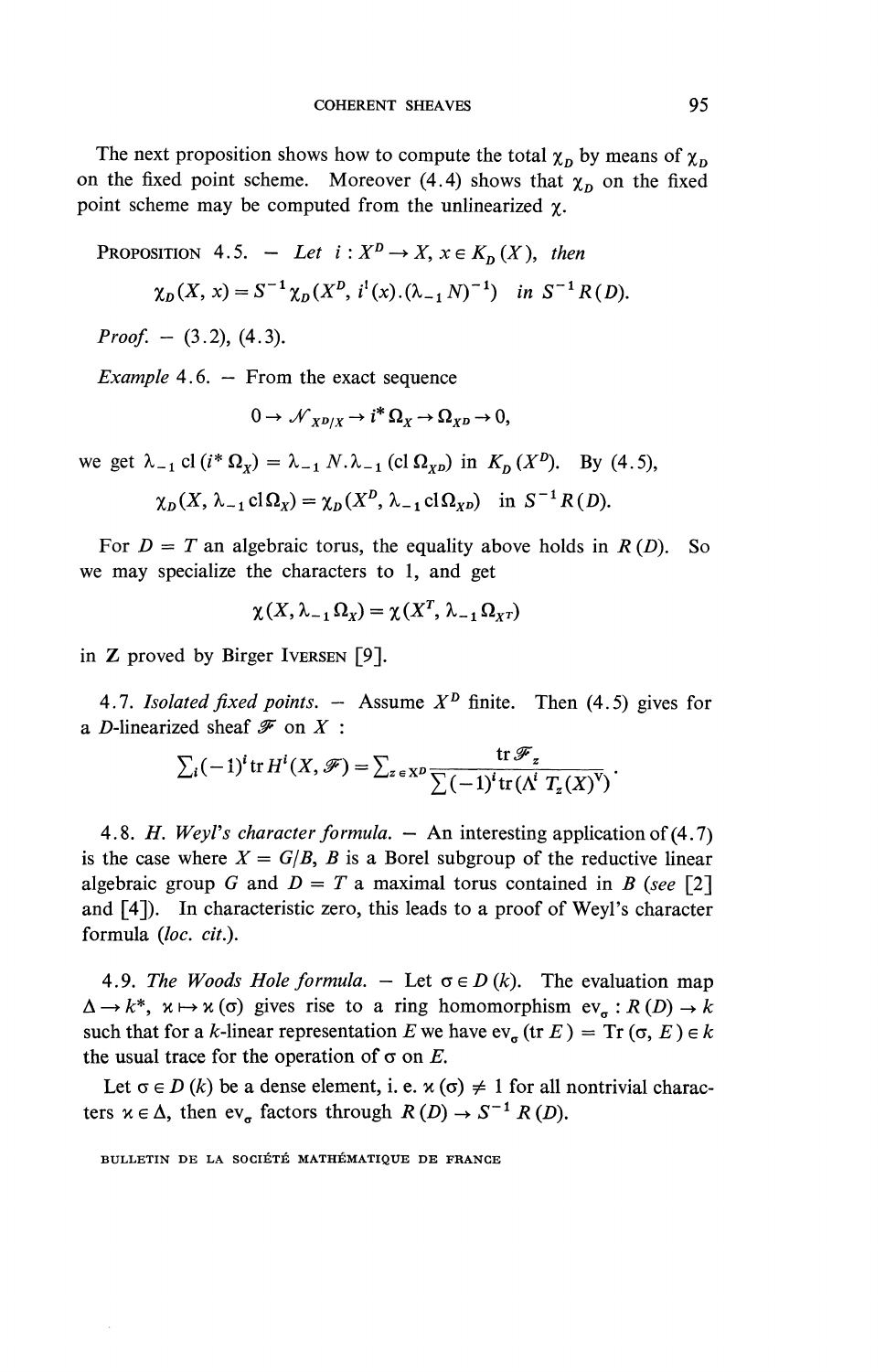Applying ev<sub>σ</sub> to the formula (4.7) gives the following formula in 
$$
k
$$
:  

$$
\sum_i (-1)^i \operatorname{Tr}(\sigma, H^i(X, \mathcal{F})) = \sum_{z \in X^D} \frac{\operatorname{Tr}(\sigma, \mathcal{F}_z)}{\operatorname{Det}(1 - d_z \sigma)}.
$$

4.10. *The cohomological formula. —* Assume we have a cohomology theory in the sense of Grothendieck [7] such that its Chern-character satisfies the Riemann-Roch theorem

$$
\chi(X,\mathscr{F})=\int_X\mathrm{ch}\,\mathscr{F}\mathrm{.}\mathrm{Todd}(X).
$$

For the trivial action of *D* on *X* put

$$
\mathrm{ct}_D: \quad K_D(X) \to K(X) \otimes R(D) \xrightarrow{\mathrm{ch} \otimes \mathrm{id}_{R(D)}} A(X) \otimes \mathbf{Q} \otimes R(D),
$$
\n
$$
\mathrm{Todd}_D = \mathrm{Todd} \otimes 1_{R(D)},
$$
\n
$$
\int_X \alpha = \int_X \otimes \mathrm{id}_{R(D)}.
$$

Now (4.4), (4.5) gives the formula

$$
\chi_D(X,\mathscr{F}) = \int_{X^D} \frac{\text{ct}_D(i^*\mathscr{F}).\text{Total}_D(X^D)}{\text{ct}_D(\lambda_{-1}N)}
$$

in  $Q \otimes S^{-1} R(D)$  for  $\mathscr F$  a *D*-linearized coherent sheaf on *X*.

4.11. Specialization to the Witt ring.  $-$  Assume char  $(k) = p \neq 0$ . For an element  $\sigma \in D(k)$  the composite of the evaluation map (4.9)  $ev_{\sigma} : \Delta \rightarrow k^*$  and the Teichmüller lifting  $w : k^* \rightarrow W(k)$  gives the map  $b_{\sigma} : R (D) \rightarrow W (k)$  such that for a *k*-linear representation *E*, we have  $b_{\sigma}$  (tr *E*) = *B* Tr ( $\sigma$ , *E*), the Brauer trace for the operation of  $\sigma$  on *E*.

Now assume *D* to be finite cyclic with generator  $d \in D(k)$ . *d* is " dense "  $(4.9)$ , so  $b_d$  factors

$$
R(D) \to S^{-1} R(D) \to W(k).
$$

The cohomological formula (4.10) specializes through this map to the formula of Donovan  $(2]$  and  $[5]$ ).

#### REFERENCES

- [1] ATIYAH (M. F.) and SEGAL (G. B.). The index of elliptic operators, II, *Annales of Math.,* series 2, t. 87, 1968, p. 531-545.
- [2] BEAUVILLE (A.). Formules des points fixes en cohomologie coherente, *Seminaire de Geometric algebrique,* Orsay, 1970-1971.

TOME  $102 - 1974 - N^o$  1